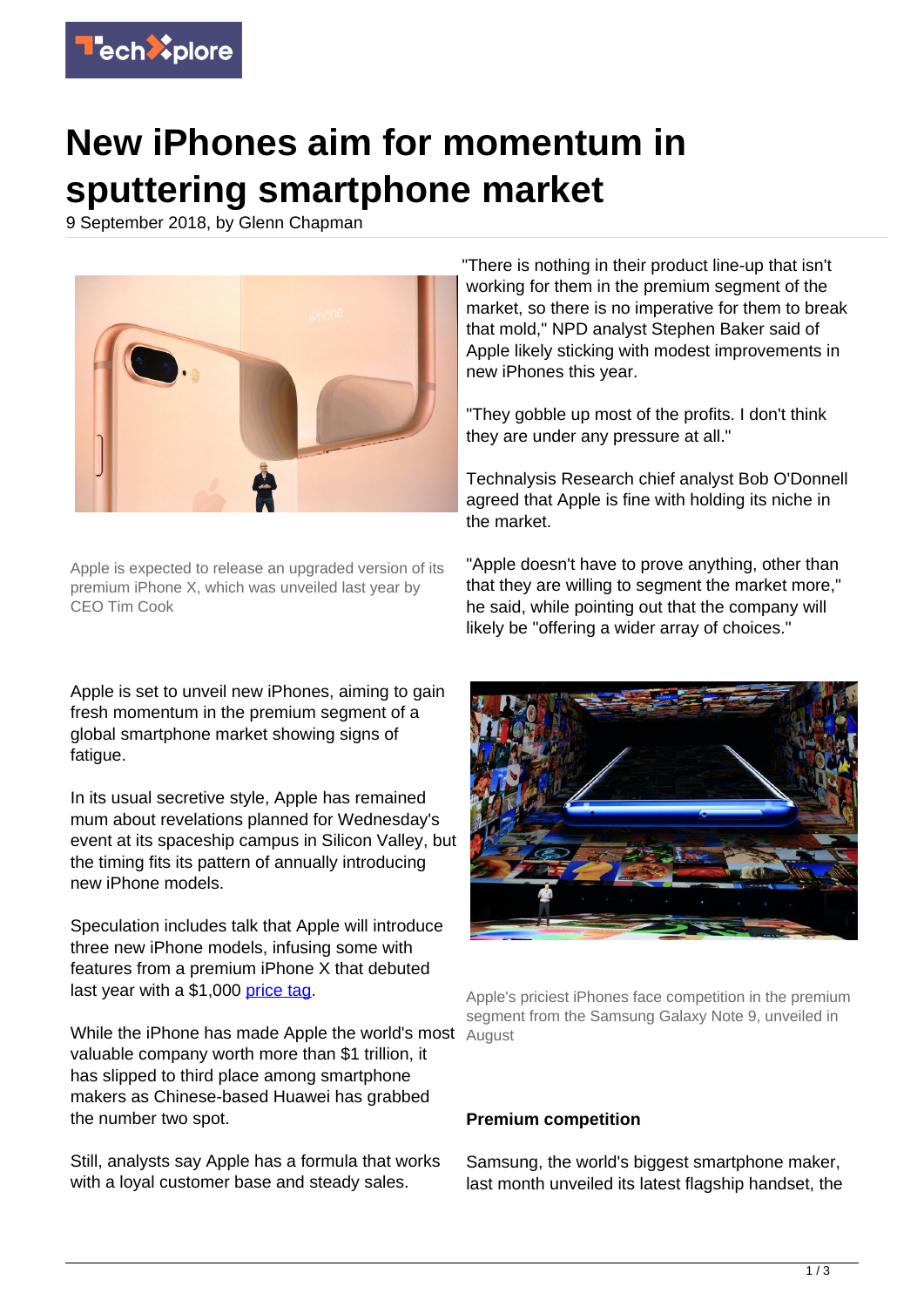

Galaxy Note 9, and next month Apple rival Google will hold an event at which it is likely to showcase new Android-powered top-end Pixel phones.

Google took to making its own smartphones to showcase the capabilities of the Android operating system that it makes available free of charge to handset makers. Android smartphones have come to dominate the market.

Apple's event comes with the global smartphone market largely saturated, without a major catalyst for sales ahead of a likely rollout of 5G, or fifth generation wireless networks, expected in 2019.

Research firm IDC expects worldwide smartphone shipments to decline 0.7 percent in 2018 to 1.455 billion units, with growth likely to resume as 5G devices become available.

"We still believe the **smartphone** market has some healthy growth in the years to come, although finding and competing in those markets and segments is increasingly more challenging." said IDC analyst Ryan Reith.

## **Watching the watch**

Apple has sold more than a billion iPhones since the first model was unveiled by late co-founder Steve Jobs in 2007.

The company is in the unique situation of controlling the hardware and software in its mobile devices, with content for users required to go through its App Store that takes a percentage of revenue.



A redesigned Apple Watch may also be released at a media event scheduled at the tech giant's California headquarters

Leaks and rumors have it that Apple plans to unveil three new iPhone models, including an improved version of the flagship X model released a year ago with a \$1,000 price tag.

Apple is also expected to introduce a lower priced iPhone with some X features but a less expensive LCD screen.

The event may also include Apple Watch internetconnected wrist wear getting its first significant redesign since it debuted three years ago.

"I think that in the long run the watch will be a much larger business than people give it credit for; where Apple can iterate and grow," Baker said.

"Clearly products on your body have whole different business opportunity than products you carry around, like smartphones."

Apple chief executive Tim Cook has touted fitness and health features of the company's smartwatch, which dominates that market.

The culture-changing company behind the iPod, iPhone and iPad hit a historic milestone last month, becoming the first private-sector company to surpass \$1 trillion in market value.